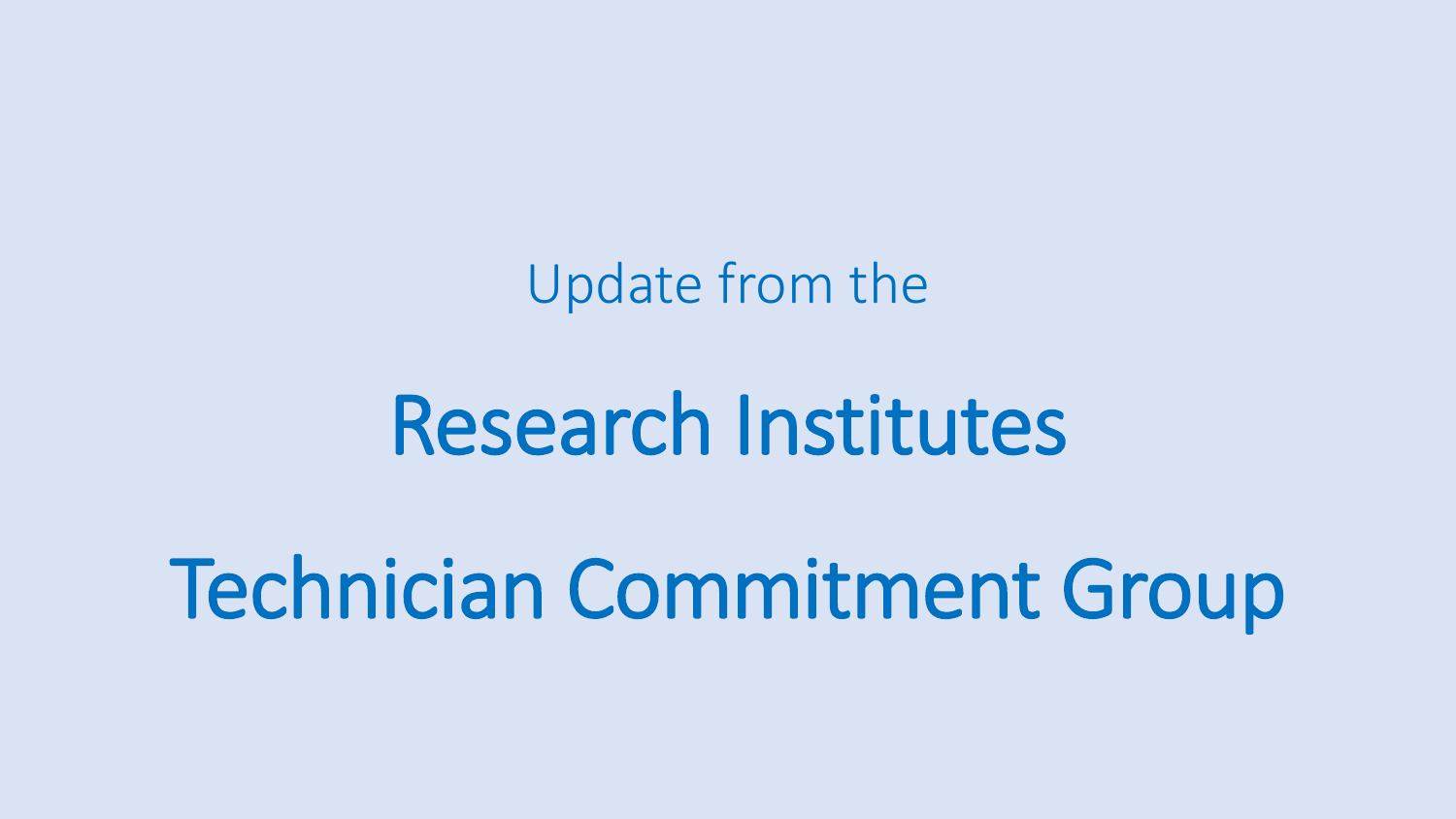









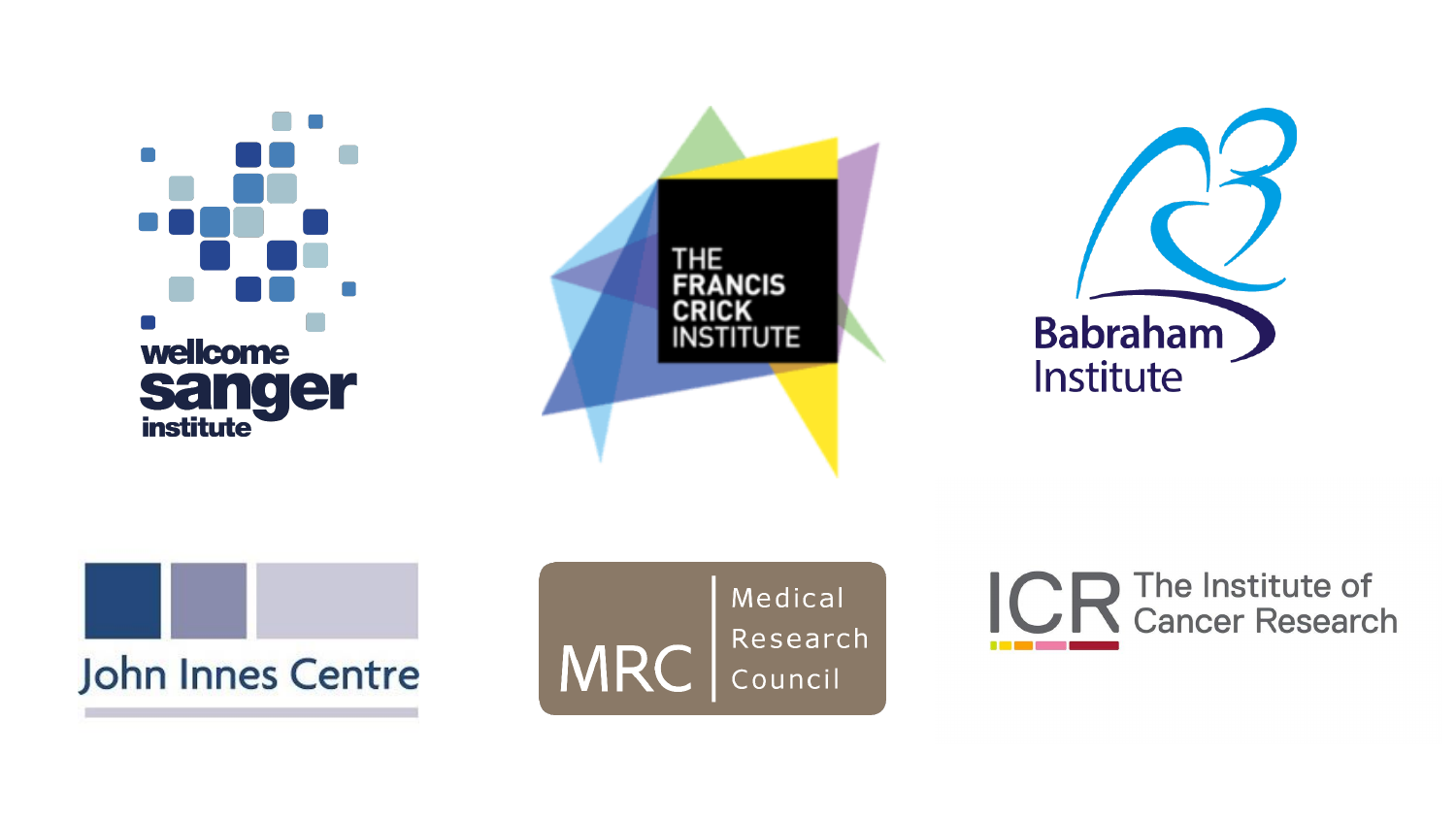### RITCG

- Similarities in technical roles and structures
- Broadly located within the same geographic area

### Aim

• To drive the main objectives of the Technician Commitment pledge for the technicians at our Institutes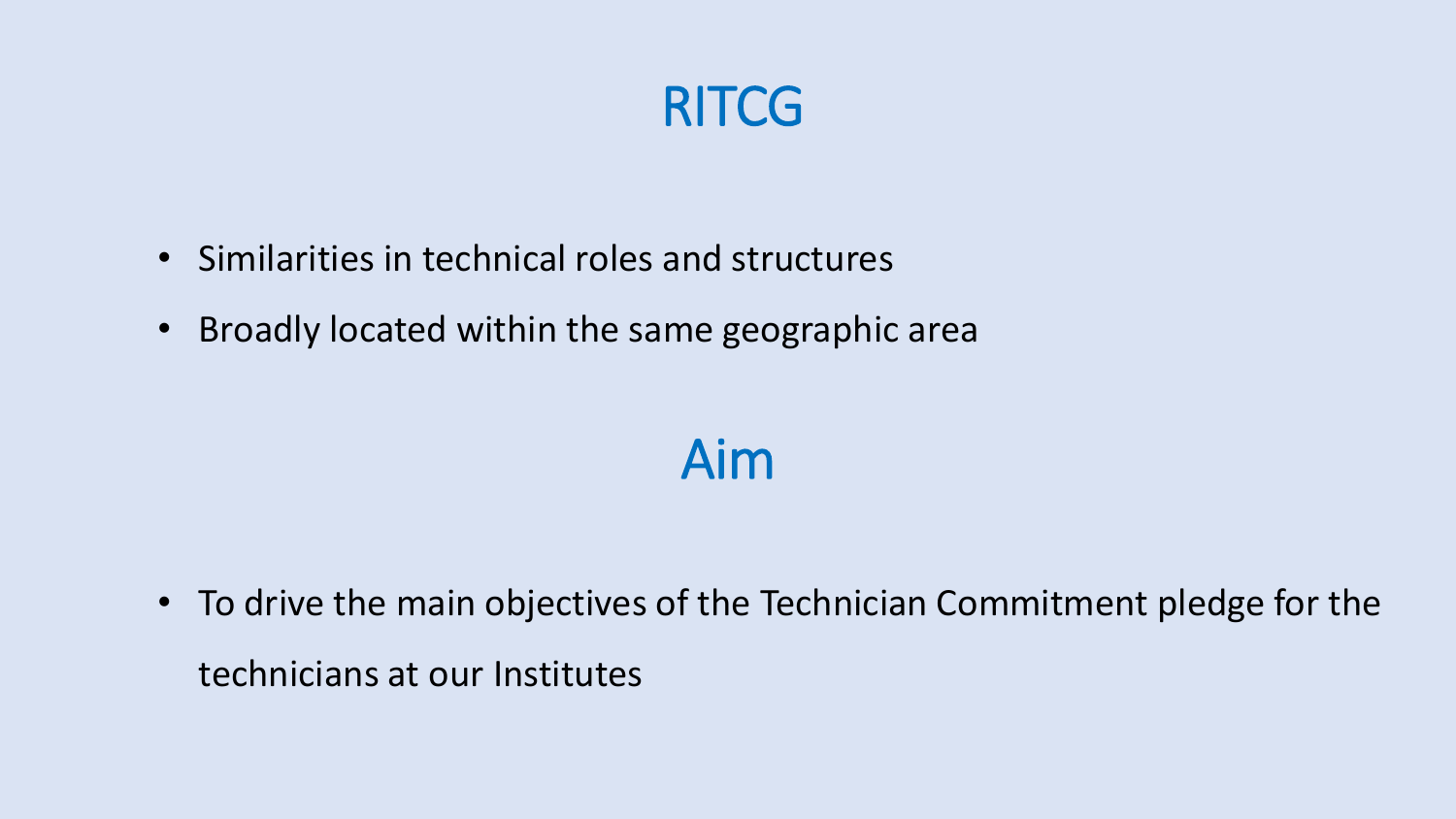# RITS 2019

The first annual **R**esearch **I**nstitute **T**echnician **S**ymposium

### **The key aims:**

- Promote professional identity
- Encourage networking & potential future collaborations
- Explore opportunities for career progression
- Share good practice amongst technical experts from Research Institutes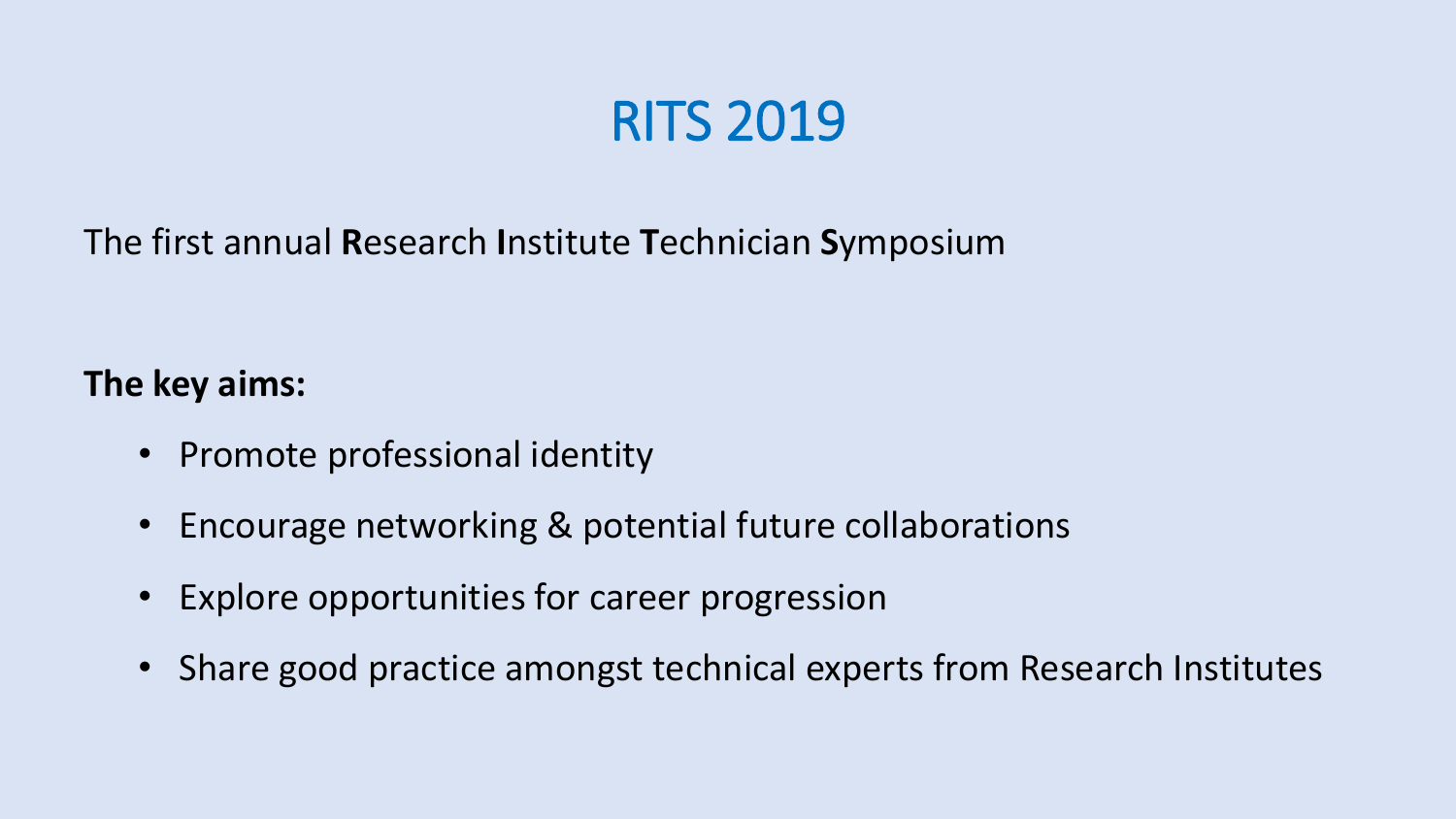# RITS 2019

- Crick Institute, 18<sup>th</sup> of November
- ~120 Technicians
- Opening address by **Sir Paul Nurse**
- Part funded by Technician Commitment, Venue covered by Crick Institute
- Access to the Crick Institute's **Craft and Graft Exhibition**
- A morning of short talks by technicians to showcase their work
- A4 Networking Posters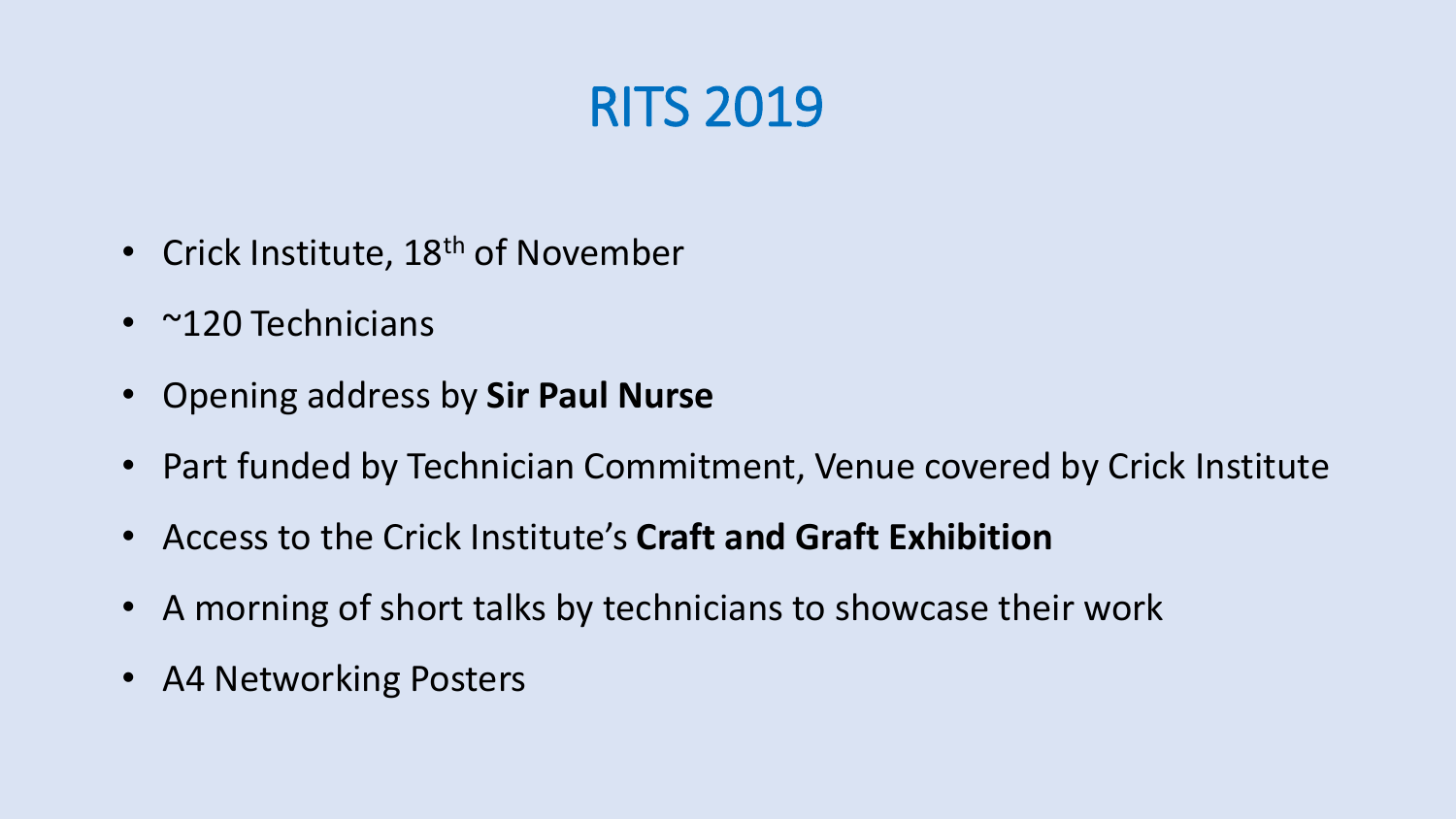Time in current post - 22 years Professional Registration - CSci

Name - Clare Stevenson **Institute - John Innes Centre (JIC)** 

Job title - Senior Scientist **Highest Qualification - PhD** 



### Brief description of role

I manage the biophysical analysis facility that provides instrumentation and expertise to study biomolecular interactions. In addition I work on the protein crystallography facility and have extensive experience in crystallising and solving the 3D structures of proteins. I am lead for the Technician Commitment at JIC

#### Three things you love about your role

Every day is different, working and training different people and having a 'permanent job'

#### Advice you would give to other technicians

Don't be scared to shout about your skills and strengths

### Hobby/interesting non science fact

Passionate kizomba and salsa dancer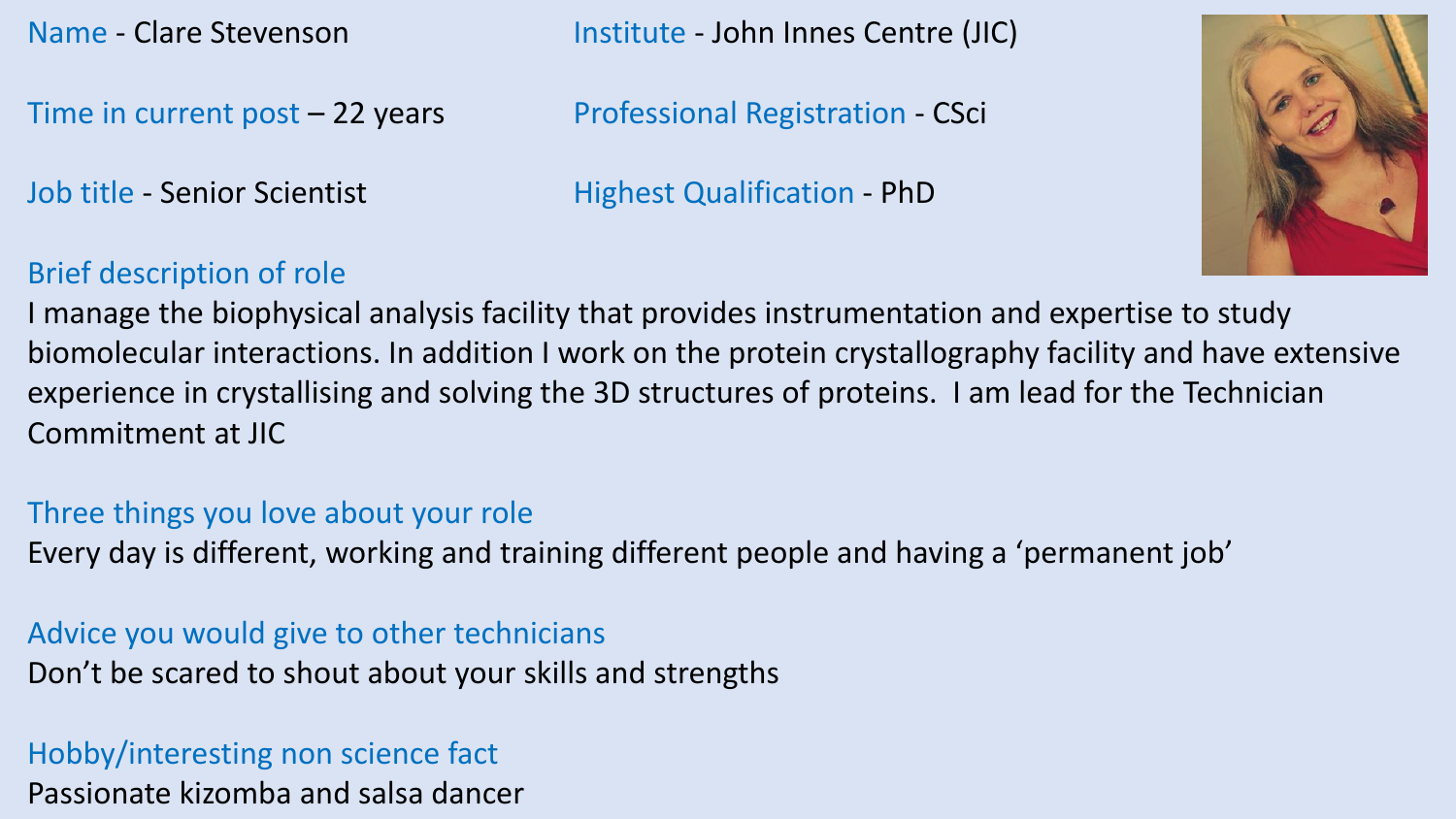# RITS 2019

Career development: Unconventional technical career pathways Prof **Laura Bowater** Prof of Microbiology, Education & Engagement, Norwich Medical School

Leadership: Transitioning into leadership

Dr **Cordelia Langford** Director of Science Operations, Wellcome Trust Sanger Institute

Networking workshop **Steve Cross** Wellcome Trust Engagement Fellow

**Technician Commitment** Technician Commitment **Kelly Vere Stephanie Allen** 

Sponsors

**Proteintech, Cambridge Bioscience & Perkin Elmer**